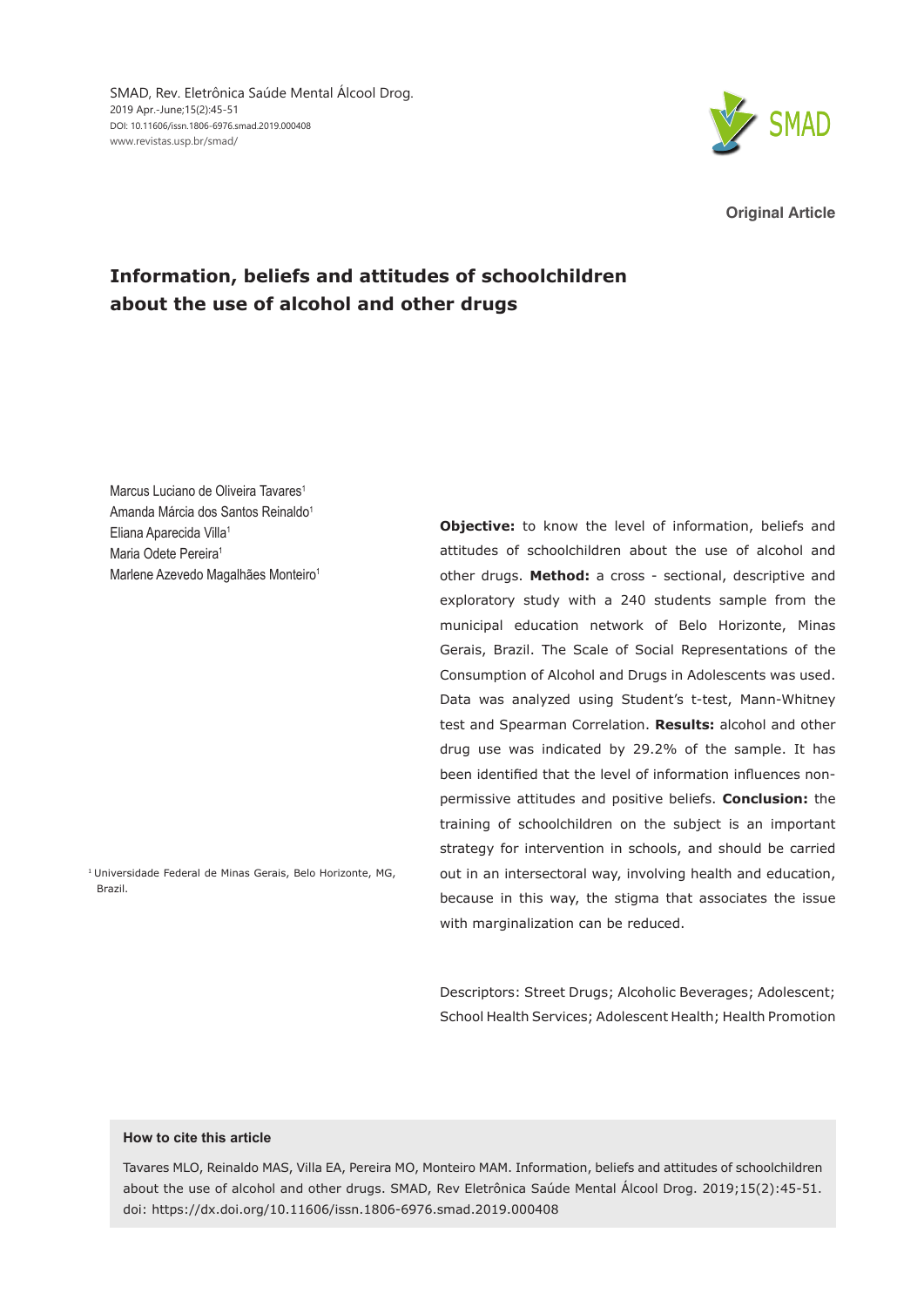## **Informação, crenças e atitudes de escolares acerca do uso de Álcool e outras Drogas**

**Objetivo:** conhecer os níveis de informação, crenças e atitudes de escolares acerca do uso de álcool e outras drogas. **Método:** estudo transversal, descritivo e exploratório com uma amostra de 240 escolares da rede municipal de educação de Belo Horizonte, Minas Gerais, Brasil. Foi utilizada a Escala de Representações Sociais do Consumo de Álcool e Drogas em Adolescentes. Os dados foram analisados por meio dos testes *t-Student*, *Mann-Whitney* e Correlação de *Spearman*. **Resultados:** o uso de álcool e outras drogas foi apontado por 29,2% da amostra. Foi identificado que o nível de informação influencia em atitudes não permissivas e crenças positivas. **Conclusão:** a capacitação de escolares sobre a temática é uma importante estratégia para intervenção em escolas, devendo ser realizada de maneira intersetorial, envolvendo saúde e educação, pois desse modo, pode-se reduzir o estigma que associa a temática à marginalização.

Descritores: Drogas Ilícitas; Bebidas Alcoólicas; Adolescente; Serviços de Saúde Escolar; Saúde do Adolescente; Promoção da Saúde

## **Información, creencias y actitudes de escolares acerca del uso de alcohol y otras drogas**

**Objetivo:** conocer los niveles de información, creencias y actitudes de escolares acerca del uso de alcohol y otras drogas. **Método:** estudio transversal, descriptivo y exploratorio con una muestra de 240 estudiantes de la red municipal de educación de Belo Horizonte, Minas Gerais, Brasil. Se utilizó la Escala de Representaciones Sociales del Consumo de Alcohol y Drogas en Adolescentes. Los datos fueron analizados a través de las pruebas *t-Student*, *Mann-Whitnney*, y la correlación de *Spearman*. **Resultados:** el uso de alcohol y otras drogas fue señalado por el 29,2% de la muestra. Se ha identificado que el nivel de información influye en actitudes no permisivas y creencias positivas. **Conclusión:** la capacitación de escolares sobre la temática es una importante estrategia para intervención en escuelas, debiendo ser realizada de manera intersectorial, involucrando salud y educación, pues de ese modo, se puede reducir el estigma que asocia la temática a la marginación.

Descriptores: Drogas Ilícitas; Bebidas Alcohólicas; Adolescente; Servicios de Salud Escolar; Salud del Adolescente; Promoción de la Salud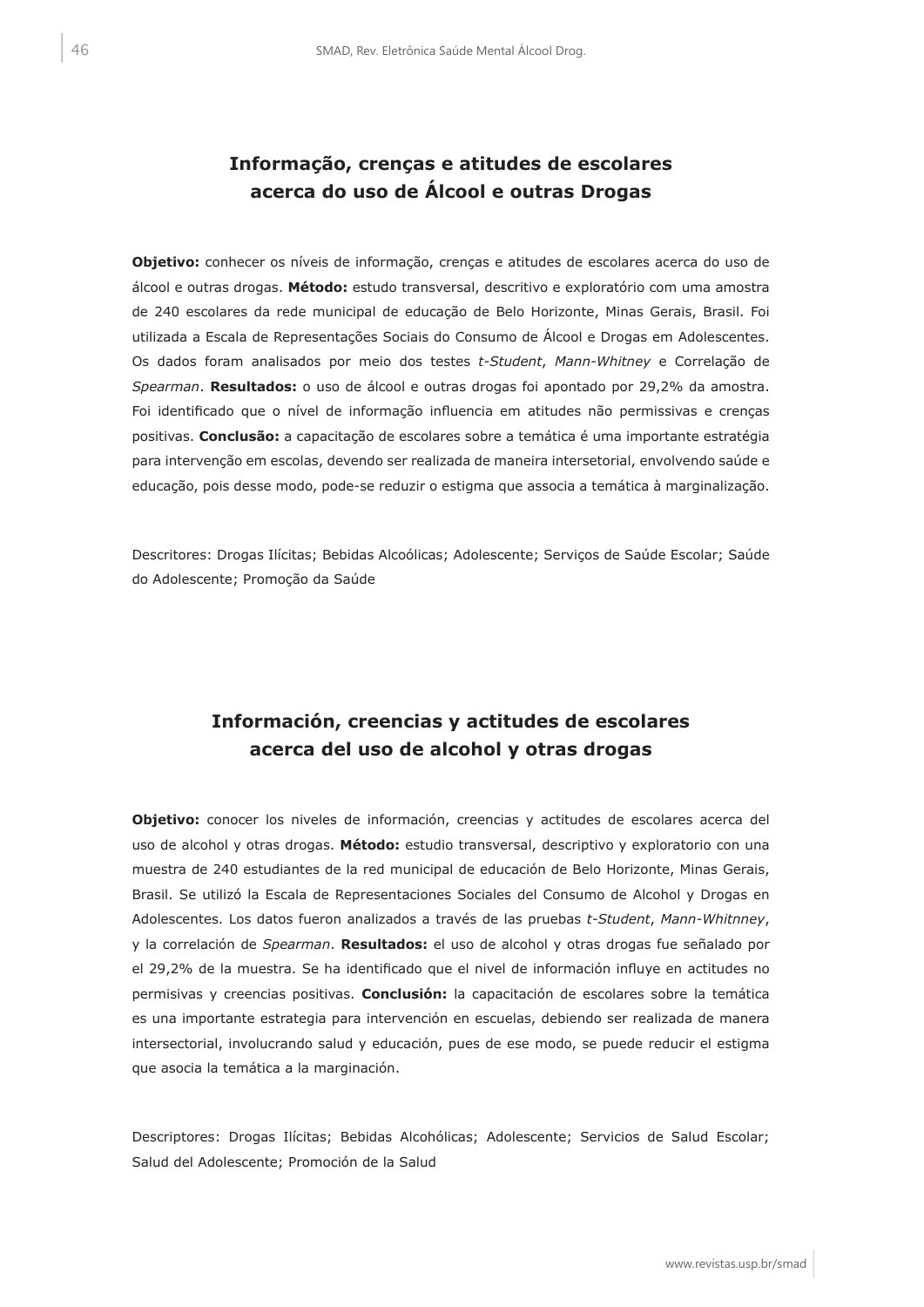## **Introduction**

The prevalence of the use of alcohol and other drugs by adolescents has increased over the last few years. Data from the National Survey on the use of licit and illicit drugs among school-age adolescents in the United States of America in 2017 points to an increase in the prevalence of lifelong use  $(1)$ . In Brazil it is no different; data from the Brazilian Center for Information on Psychotropic Drugs (CEBRID) reveals that 25.5% of Brazilian schoolchildren reported using some type of illicit drug in their lives. This data shows the magnitude of the problem that goes through health, social and political dimensions (2).

The increase in the use of drugs among school adolescents is an alert for authorities responsible for public policies in this area, given the specificities of adolescence as a life cycle and the need for actions that consider protection and risk factors associated with adolescence with regarding drug prevention $(3)$ .

It is known that the adoption of unhealthy lifestyles, among them the consumption of alcohol and other drugs, is common in adolescence and the chemical dependence installed in this age group impacts the life of the individual, their family and the social network in which they are inserted, which contributes to the development of diseases and grievances in health, in addition to fragile psychosocial issues (3).

Preventing the use of alcohol and other drugs in schools is a strategy used worldwide (4). A study carried out with the objective of evaluating the efficacy of preventive actions on the abuse of psychoactive substances among school adolescents pointed out that, for smoking among schoolchildren, the most effective interventions were school-based prevention programs targeted at families, as well as campaigns from media; for alcohol use, interventions to prevent alcohol in the school environment were associated with a reduction in drinking frequency, while family-based interventions were ineffective. Regarding illicit drug abuse, school interventions based on the development of social skills have demonstrated a protective effect on the development of this ability to prevent drug use, especially the use of cannabis<sup>(5)</sup>.

The beliefs and level of information that an individual presents on a particular subject are closely related to their behaviors in the daily life of social relations and are manifested through feelings, stereotypes, attitudes, phrases and expressions<sup>(6)</sup>. Research on the level of information, beliefs, and attitudes toward alcohol and other drug use is important in the adolescent school population. Curiosity, a characteristic featured in this age group, is one of the main reasons for experimenting with a psychoactive substance, licit or illicit, that is, an

The school is considered one of the main places for the development of actions to prevent substance use due to the time of attachment of the adolescent to the school space<sup>(8)</sup>. Therefore, due to the importance of the role of the school as a space for protection and prevention of the use of alcohol and other drugs, this study aimed to know the levels of information, beliefs and attitudes of schoolchildren about the use of alcohol and other drugs.

#### **Method**

This is a cross-sectional, exploratory, descriptive study carried out in the city of Belo Horizonte, Minas Gerais, Brazil.

The municipality is subdivided into nine administrative units, being: Barreiro; South Center; East; Northeast; Northwest; North; West; Pampulha and Venda-Nova. The study was carried out with adolescents enrolled in nine schools of the municipal education network, one belonging to each sub-district.

The choice of schools was made by members of the group of studies on alcohol and other drugs of the Belo Horizonte Municipal Education Department (SME - BH), which used, as criteria, the schools whose professionals were mostly effective employees; had more time left until retirement and had a lower percentage of absenteeism, because this way, it would favor the use of the results of the research in the development of actions of prevention to the use of drugs in the schools.

The population eligible for the survey was students enrolled in the 7th and 8th year of regular education and in the Youth and Adult Education (YAE) program of the selected schools. As inclusion criteria, adolescents who consented to participate in the research and had the consent of the legal guardian through the Term of Assent, in the case of minors under 18 years were defined.

Probabilistic, stratified and proportional sampling was carried out. For the sample calculation, an expected frequency of 60% was used for alcohol use, considered to be the most frequent event (2). The minimum sample calculated was 239 students for a Confidence Interval of 90% and Sample Error of 5%. At this amount, 20% were added considering losses and/or refusals, totalizing a sample of 287 students.

For data collection, a self-administered structured questionnaire was developed, containing questions for sociodemographic and consumption characterization (sex, age, use of drugs in life, type of drug used) and the Scale of Social Representations of Alcohol and Drug Use in Adolescents (ERSCADA). This scale, originally published in Portugal, was validated for Brazil. It is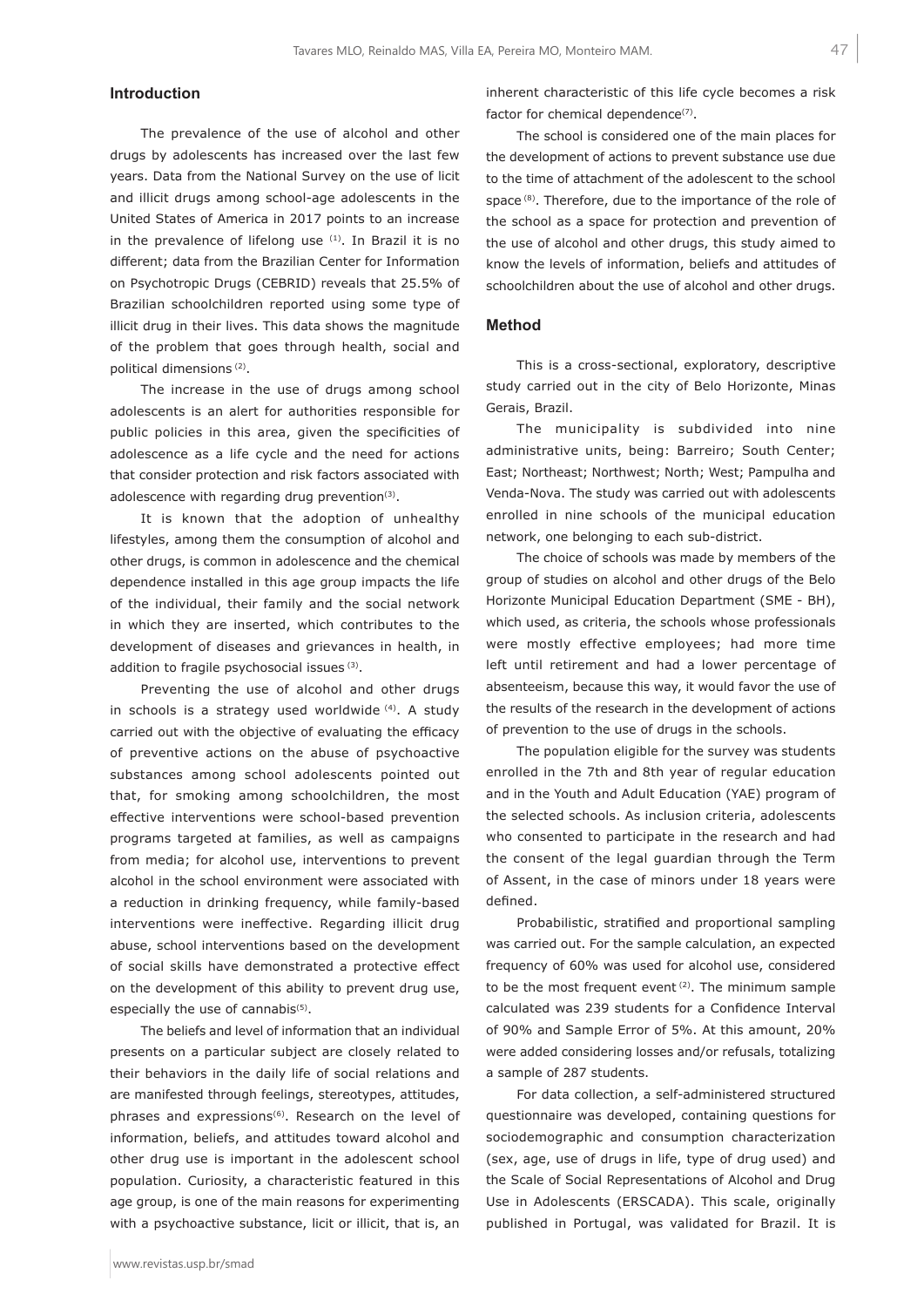composed of 33 items subdivided into three subscales: Information; Attitudes and Beliefs (9-10).

The Information subscale contains 12 questions in order to assess the amount and quality of information that the adolescent has about the different types of substances, whether they are considered drugs, and whether they can cause dependence (i.e., "1 - Marijuana is a type of drug "; " 11 - The use of Alcohol can cause addiction ")<sup>(9-10)</sup>.

The 12 items that make up the subscale Attitudes refer to the behavior of adolescents when exposed to a substance-friendly situation (i.e., "13 - If I were with my friends at a party and they encouraged me to consume alcoholic beverages I would accept "22 - If in my family almost everyone consumes alcoholic beverages I feel" tempted "to consume them")(9-10).

In the Beliefs subscale, the nine items that compose it have the objective of evaluating the positive and/or negative beliefs associated with the consumption of alcohol and other drugs (i.e., "26 - The family is the appropriate environment to discuss the use of drugs ";" 29 - Adolescents who drink alcohol drink to relax") (9-10).

The responses to each item were on the Likert scale ranging from 5 to 1, with 5 being totally agreeing and 1 totally disagreeing. Thus, the higher the score, the higher the level of information, the more permissive the attitudes and the greater the number of positive beliefs associated with the use of alcohol and other drugs, except in item 25, where the scale order would be reversed for 1 to  $5^{(9-10)}$ .

The data was collected from September to November of 2016, in the dependencies of the participating schools. In order to reduce potential information biases, the application of the instruments was previously scheduled and performed with all students concomitantly. In this way, it would prevent the participants from feeling coerced or embarrassed to answer a question and be identified, even though anonymity was guaranteed.

For the elaboration of the database and later analysis, the statistical programs EpiInfo ™ 7.2 and Data Analysis Statistical Software (STATA 12.0) were used. Data analysis was performed using descriptive statistics with absolute and relative frequencies. To verify the difference between groups, the Student's t test for parametric and Mann-Whitnney data was used for nonparametric data. To verify the existence of correlation, the Spearman Correlation Test was used. In all tests, a significance level of 5% was adopted.

The project was approved by the Research Ethics Committee of the Federal University of Minas Gerais under Opinion num. 37574914.3.0000.5149 and the confidentiality of the participants was guaranteed throughout the research process, as well as their safety.

## **Results**

A total of 240 adolescents participated in the study, with a 16% rejection. The results showed a predominance of male adolescents (52.9%), aged ten to 14 years (79.6%) and who reported never having used any type of drug (70.8%). Table 1 with absolute and relative frequencies:

Table 1 – Socio-demographic and drug consumption characterization of 7th and 8th grade school adolescents and Youth and Adult Education of nine municipal schools of Belo Horizonte, MG, Brazil, 2016 (n = 240)

| Variable                                                       | N   | $\%$ |  |
|----------------------------------------------------------------|-----|------|--|
| <b>Sex</b>                                                     |     |      |  |
| Female                                                         | 113 | 47.1 |  |
| Male                                                           | 127 | 52.9 |  |
| Age group                                                      |     |      |  |
| $10 - 14$                                                      | 191 | 79.6 |  |
| $15 - 19$                                                      | 49  | 20.4 |  |
| Use of any type of drug ever in life                           |     |      |  |
| <b>No</b>                                                      | 170 | 70.8 |  |
| Yes                                                            | 70  | 29.2 |  |
| Type of drug                                                   |     |      |  |
| Alcohol                                                        | 68  | 28.3 |  |
| Tabaco                                                         | 17  | 7.1  |  |
| Illicit (marijuana; crack; cocaine; thinner;<br>LSD*; ecstasy) | 22  | 9.3  |  |
|                                                                |     |      |  |

\*Lysergic Acid Diethylamide

Regarding the Information subscale, the participants presented satisfactory knowledge about the drugs and their effects. As for the Attitudes subscale, the result revealed predominantly unfavorable attitudes regarding the use of alcohol and other drugs. On the other hand, the subscale Beliefs, with an average of 3.19, showed that adolescents were neutral regarding the possible causes and effects of drug use, that is, they did not express positive or negative beliefs. The results are detailed in Table 2:

Table 2 – Average of subscales Information, Attitudes and Beliefs, Belo Horizonte, MG, Brazil, 2016 (n = 240)

| <b>Subscale</b> | Average (95%IC)     | <b>Standard deviation</b> |
|-----------------|---------------------|---------------------------|
| Information     | $4.46(4.37 - 4.54)$ | 0.043                     |
| Attitudes       | $1.68(1.57 - 1.79)$ | 0.056                     |
| <b>Beliefs</b>  | $3.19(3.09 - 3.29)$ | 0.050                     |
|                 |                     |                           |

Table 3 shows the existence of an association between level of information and age group.

Table 3 – Differences between averages of subscales according to group variables, Belo Horizonte, MG, Brazil,  $2016 (n = 240)$ 

| <b>Variables</b> | <b>Information</b> | <b>Attitudes</b> | <b>Beliefs</b> |
|------------------|--------------------|------------------|----------------|
| Sex              | 0.763              | 0.649            | 0.990          |
| Age group        | 0.003              | 0.144            | 0.584          |
| Use in life      | 0.551              | 0.094            | 0.057          |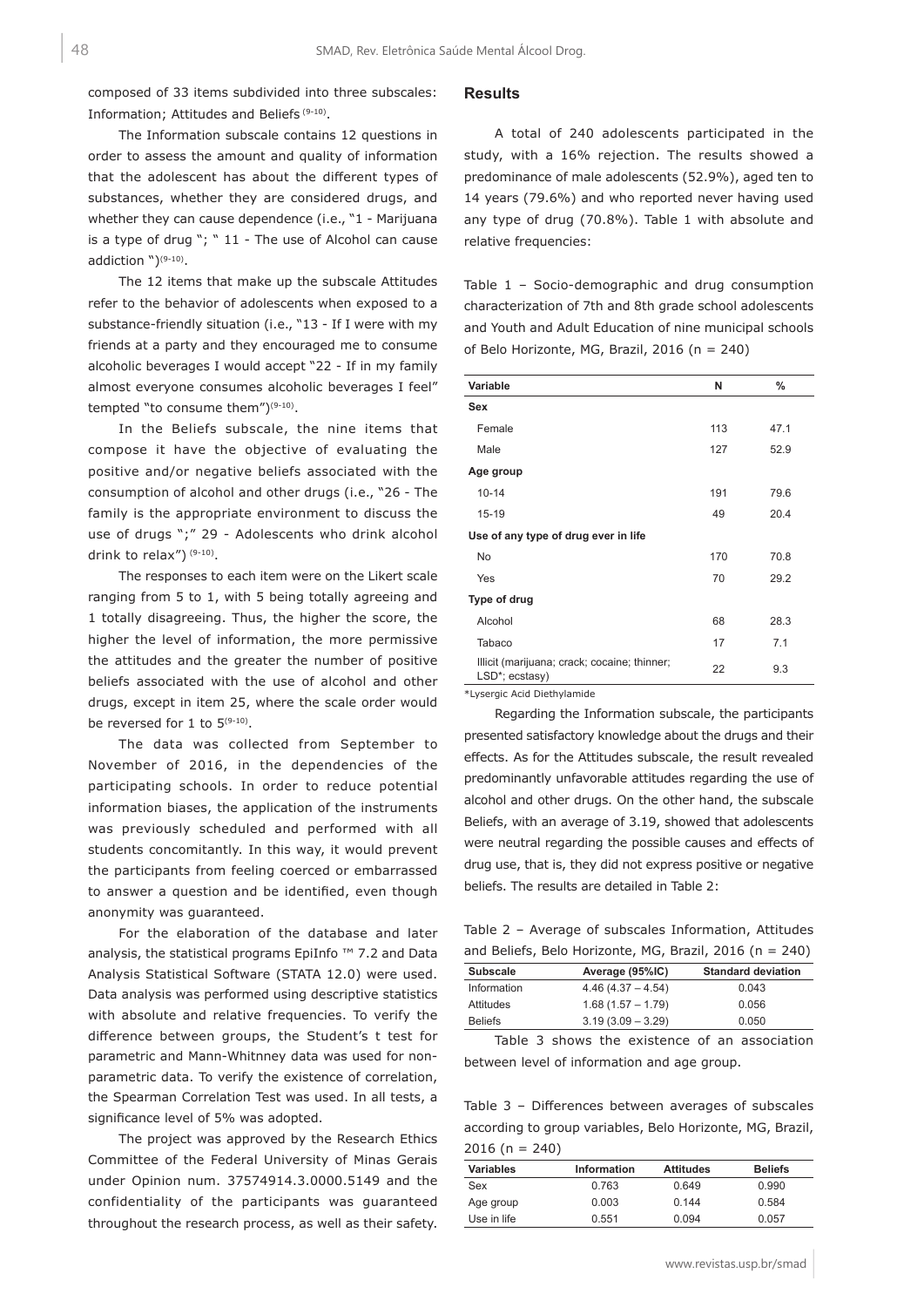Table 4 shows a negative (-, 2913) and significant (p <0.0001) correlation between the Information and Attitudes subscales, indicating that the scores between the two scales are inversely proportional, so that the higher the level of information, the less favorable are the attitudes of adolescents regarding the use of alcohol and other drugs.

There was also a significant correlation (p <0.0005), positive (+, 2102) between the subscales Information and Beliefs, showing that the higher the level of information, the more positive are the beliefs regarding alcohol and other drugs.

Table 4 – Correlation between subscales Information, Attitudes, Beliefs, Belo Horizonte, MG, Brazil, 2016  $(n = 240)$ 

| Spearman's rho   | <b>Information</b> | <b>Attitudes</b> | <b>Beliefs</b> |
|------------------|--------------------|------------------|----------------|
| Informação       |                    |                  |                |
| Coef.            | 1.000              | $-2913$          | .2102          |
| Sig              | 0.000              | 0.0001           | 0.0005         |
| <b>Attitudes</b> |                    |                  |                |
| Coef.            | $-2913$            | 1.000            | $-0228$        |
| Sig              | 0.0001             | 0.000            | 0.9959         |
| <b>Beliefs</b>   |                    |                  |                |
| Coef.            | .2102              | $-.0228$         | 1.000          |
| Sig              | 0.0005             | 0.9959           | 0.000          |

### **Discussion**

The results of this study on the prevalence of drug use do not differ from the literature, the prevalence of alcohol use, followed by the use of illicit substances and tobacco (2). Because it is an licit substance and widely used in recreational moments, alcohol has a higher prevalence of use, such a fact is worrisome when added to the fact that illicit substances are used by schoolchildren, which requires thoroughly planned intersectoral actions for the awareness of the personal, family and social repercussions of these substances $(3)$ .

The objective of the study was to know the level of information, attitudes and beliefs regarding drugs and from the results it is pointed out that the information offered to the students should be carefully treated, so as not to arouse curiosity about the consumption, because to consider that curiosity is a characteristic of adolescence (8).

The study points out that when the information is obtained through the school, this is considered less relevant and is still characterized as vague or incomplete, which was verified in that study when no interviewed student was able to respond or to remember the information that they obtained in the school about the theme alcohol and other drugs<sup>(8)</sup>.

The level of information on the subject among the students was satisfactory and was demonstrated in this study. The information is something dynamic, easily diffused and, for the most part, freely accessible.

When you think about health and the topic of alcohol and other drugs, the question is the quality and the source of information that is spread and understood by schoolchildren in a technological world where information is quickly absorbed and discarded at the same speed. It is a matter of thinking about the power of information in changing attitudes and adopting healthy lifestyles regarding the theme (8,11).

The experimentation preceded by the information obtained in the family was considered the second largest source of information<sup>(8)</sup>, this fact deserves attention in the planning of prevention actions aimed at this age group in the school context that include the family, because in this way, school adolescents can be prepared to handle the adversities of adult life<sup>(11)</sup>.

Perceptions of non-permissive attitudes towards use and a tendency toward positive beliefs were noted. Beliefs are related to the idea of values, to what the individual defines as right or wrong and are obtained through previous experiences with users of alcohol and other drugs (12-14).

Through the level of information, attitudes and beliefs, one can know the perception and feelings of the adolescents about the use of substances. The level of information increases, as the age increases, result set out in Table 3, which shows a significant difference in the level of information between the analyzed age groups. The literature indicates that groups and friends can influence the use of alcohol and other drugs, which may be related to age, since, due to immaturity, younger schoolchildren can be influenced (12-14).

Due to lower levels of information, schoolchildren with a younger age become vulnerable to the influence of groups and may have the consequence of using alcohol and other drugs, the reason for this is based on the sense of belonging to the group, an important factor in school life (14). This data reveals an important focus of intervention to work with protective factors, among them, information influencing family attitudes and support.

The importance of the role of information was perceived through the existence of a negative correlation between information and attitudes. The higher the level of information, the less permissive are the attitudes of adolescents, however, it must be taken into account that the information also comes from negative experiences such as drug use, living with relatives, friends or neighbors who use them<sup>(12-14)</sup>.

The potential of access to information in a positive way that is reflected in non-permissive attitudes towards use is pointed out, this data signals to public policies for the area in which prevention, through the diffusion of knowledge, is still the best action in the promotion of the school adolescent's health and of the school, a privileged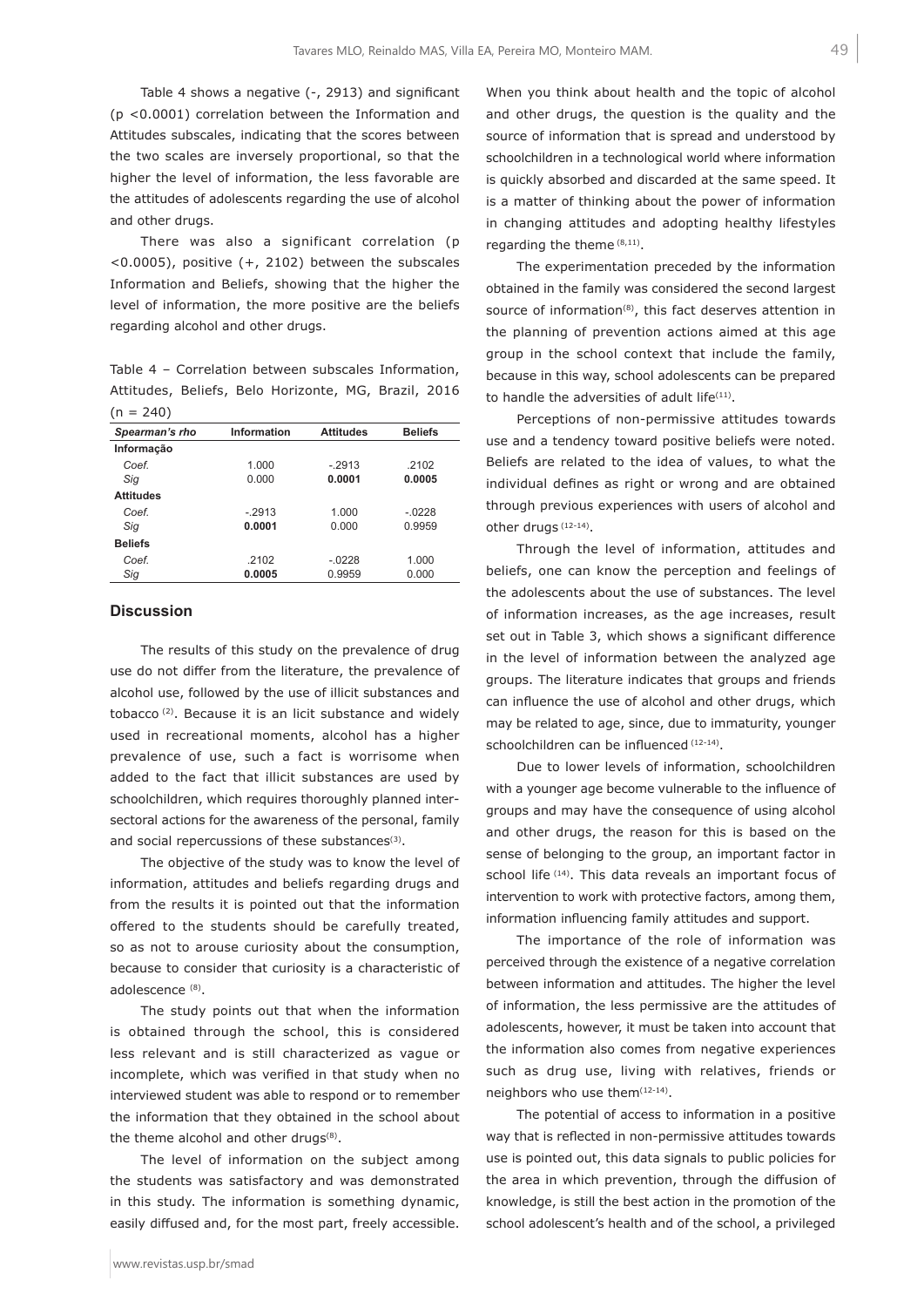space for the development of these actions regarding the clinical side of the chemical dependence (4-5).

A study on the role of information as a protective factor revealed that among a group of non-drug users, information was the main reason for not using, in contrast, among a group of adolescent users, lack of information or the existence of vague knowledge were the main reasons that led them to use, corroborating the idea that information is a protective factor for drug use and an effective action for the prevention of chemical dependence (8).

Negative beliefs are often associated with stigmas which, in turn, when associated with ignorance, are triggers of prejudice (16). The fact that this sample shows a slight tendency towards positive beliefs and a discreet positive correlation between information level and beliefs (Spearman's rho  $+$ , 2102 / sig p <0.0005) shows, even if incipient, the influence that the level of information about the beliefs about the use of alcohol and other drugs, which can act in the reduction of stigmas on users (16).

The use of drugs among schoolchildren can cause impairments in the development of children and adolescents, and may extend throughout life, hence the need to know the level of information, their beliefs and attitudes about the subject among schoolchildren regardless of age. With this information in mind, schools and public administration managers can plan and develop assertive actions to promote health and prevent drug use in these places, enhancing resources, optimizing investments and making actions more efficient and effective in preventing use of psychoactive substances.

### **Conclusion**

The study allowed for the recognition of satisfactory levels of information about alcohol and other drugs, non-permissive attitudes and slightly positive beliefs regarding the use and abuse of these substances. It was also noticed that the level of information influences non-permissive attitudes and positive beliefs, revealing that the training of schoolchildren on the subject is an important strategy for intervention in schools, however, inter-sectorial approaches involving health and education should be used, because in this way, one can reduce the stigma that associates the issue with marginalization.

This study does not allow for generalizations, but points out the need to carry out researches to be developed in different contexts, in order to corroborate their findings. It collaborates on the state of the art on substance use among school adolescents and enables research scenarios and their managers to elaborate and develop substance use prevention actions based on a situational diagnosis regarding information, beliefs and attitudes of students on the subject.

The public policies for the area should be elaborated from scientific evidence that can potentiate and invest resources in a rational way, therefore, new studies, especially of a longitudinal type, are suggested that evaluate the results of interventions performed with schoolchildren, since innovative strategies with results should be disseminated among professionals.

#### **Referências**

1. Johnston LD, Miech RA, O'Malley PM, Bachman JG, Schulenberg JE, Patrick ME. Monitoring the Future national survey results on drug use: 1975-2017: Overview, key findings on adolescent drug use. Ann Arbor: Institute for Social Research, The University of Michigan; 2017.

2. Carlini ELA, Noto AR, Sanches ZM, Carlini CMA, Locatelli DP, Abeid LR, et al. VI levantamento nacional sobre o consumo de drogas psicotrópicas entre estudantes do ensino fundamental e médio das redes pública e privada de ensino nas 27 capitais brasileiras: 2010 [Internet]. São Paulo: CEBRID/UNIFESP; 2010 [Acesso 31 mar 2017 ]. Disponível em: https://www. cebrid.com.br/vi-levantamento-estudantes-2010/.

3. Agabio R, Trincas G, Floris F, Mura G, Sancassiani F, Angermeyer MC. A Systematic Review of School-Based Alcohol and other Drug Prevention Programs. Clin Pract Epidemiol Ment Health. [Internet] 2015;11(Suppl 1: M6):102-112. [cited 2017 Mar 31]. doi: 10.2174/1745017901511010102.

4. Onrust SA, Otten R, Lammers J, Smit F. School-based programmes to reduce and prevent substance use in different age groups: What works for whom? Systematic review and meta-regression analysis. Clin Psychol Rev. [Internet] 2016 Mar; 44: 45-59. [cited 2017 Mar 31]. doi: 10.1016/j.cpr.2015.11.002.

5. Das JK, Salam RA, Arshad A, Finkelstein Y, Bhutta ZA. Interventions for Adolescent Substance Abuse: An Overview of Systematic Reviews. J Adolesc Healt. [Internet] 2016 Oct;59(Suppl 4):S61-S75. [cited 2018 Sep 18]. doi: 0.1016/j.jadohealth.2016.06.021.

6. Moscovici, S. Representações sociais: investigações em psicologia social. Rio de Janeiro: Vozes; 2013.

7. Faria Filho EA, Queiros PS, Medeiros M, Rosso CFW, Souza MM. Perceptions of adolescent students about drugs. Rev Bras Enferm. [Internet]. 2015 June; 68(3):517-23. [cited 2017 Mar 31]. doi: 10.1590/0034-7167.2015680320i.

8. Sanchez ZVDM, Oliveira LG, Ribeiro LA, Nappo SA. The role of information as a preventive measure to the drug use among young people at risk. Ciênc. Saúde Colet. [Inernet]. 2010 May;15(3):699-708. [cited 2017 Mar 31]. doi: 10.1590/S1413-81232010000300012.

9. Carvalho AC, Leal IP. Construção e validação de uma escala de representações sociais do consumo de álcool